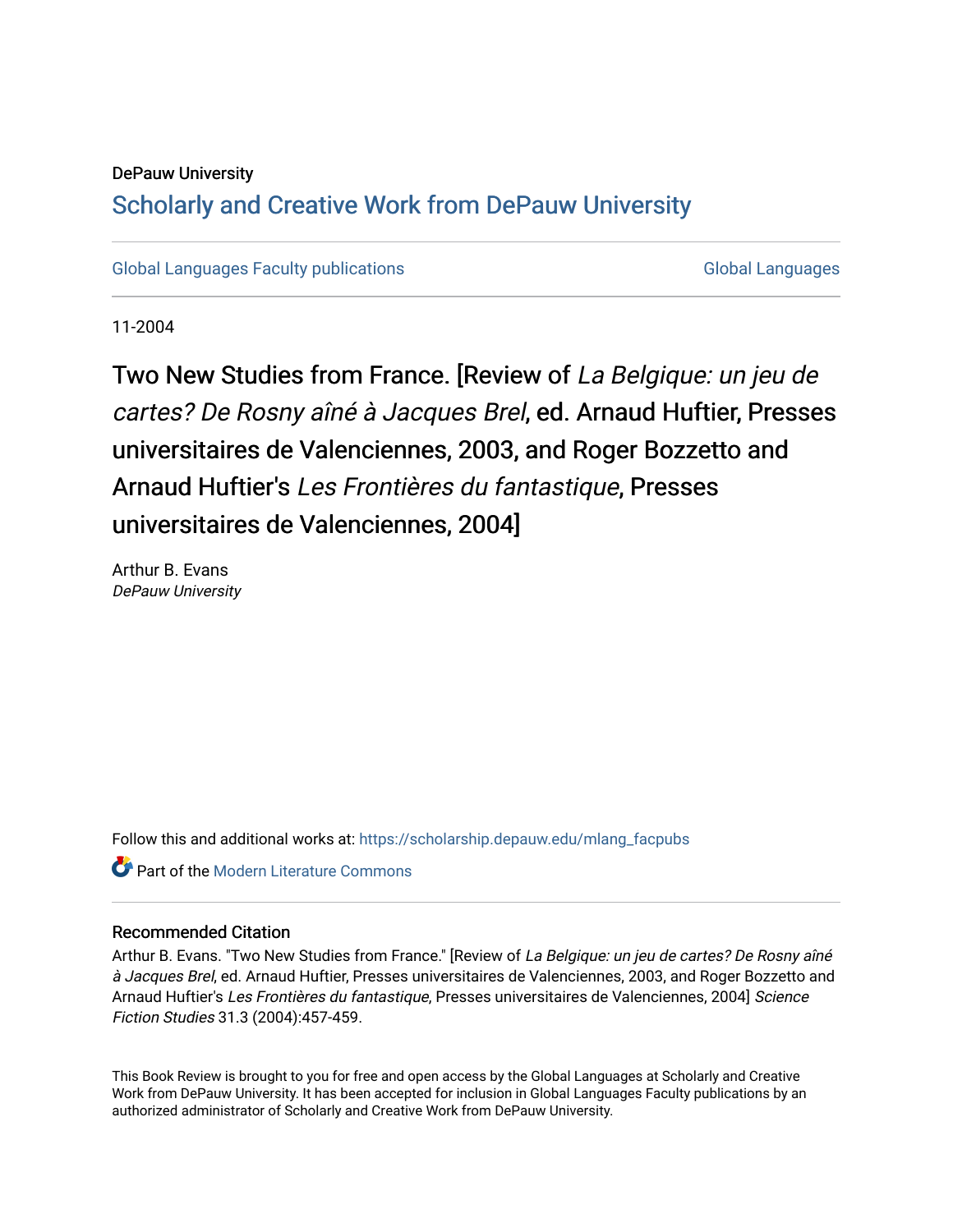## **Science Fiction Studies**

**#94 = Volume 31, Part 3 = November 2004**

**BOOKS IN REVIEW**

**Two New Studies from France.**

**Arnaud Huftier, ed.** *La Belgique: un jeu de cartes? De Rosny aîné à Jacques Brel.* **[Belgium: a Game of Cards? From Rosny the Elder to Jacques Brel.] Valenciennes, France: Presses universitaires de Valenciennes, 2003. 304pp. 16€.**

**Roger Bozzetto and Arnaud Huftier.** *Les Frontières du fantastique. Approches de l'impensable en littérature.* **[The Borders of the Fantastic. Approaches to the Unthinkable in Literature.] Valenciennes, France: Presses universitaires de Valenciennes, 2004. 384pp. 22€.**

**For our francophone readers, here are two new and very worthwhile books that have recently come to my attention—one featuring a collection of essays on J.-H. Rosny aîné (who might be called the "H.G. Wells of France") and one focusing on "The Borders of the Fantastic" (in the European sense of fantastique à la Todorov, rather than in the IAFA sense of "fantastic" as an umbrella term for horror, sf, and fantasy). Both are published by the Press of the University of Valenciennes located in the extreme northwest corner of France, near Lille and the Belgian border.**

**As its title would seem to suggest, the first volume seems to suffer from an acute case of thematic schizophrenia—it doesn't appear to know what it wants to be. Over two-thirds of its content are devoted to the life and works of the Franco-Belgian sf writer J.-H. Rosny aîné. But, curiously, three additional essays on very different—albeit generally Belgium-related topics (the town of Roubaix, Jacques Sternberg, and Jacques Brel) are**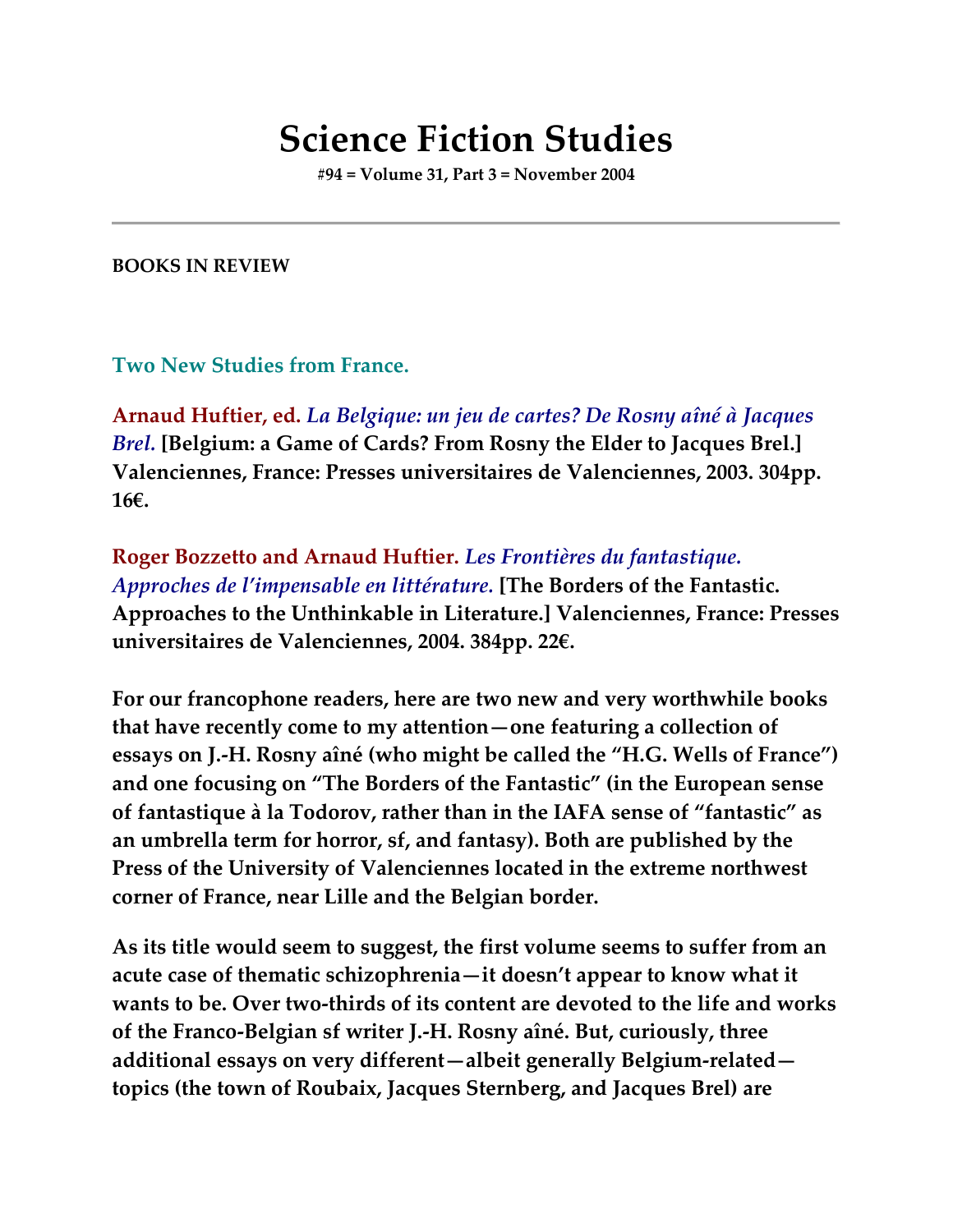**tacked on at the end. Since the latter contributors all list their affiliation as the University of Valenciennes, one wonders if their inclusion in this collection was done as a courtesy to publish the work of graduate students or if there were other motives involved (e.g., perhaps these were the acts of a conference?).**

**As for the pieces on and by J.-H. Rosny aîné, they are very good—the best collection of articles on Rosny that I have seen in recent years. Arnaud Huftier's "Rosny aîné et les frontières" [Rosny the Elder and Borders] dicusses Rosny as a mainstream writer—who even served as president of the Académie Goncourt—as well as a seminal sf writer. Roger Bozzetto's "Rosny et ses chimères" [Rosny and his Chimera] focuses mostly on Rosny's "alien encounter" narratives. Eric Lysøe's "Rosny, poète de l'impur" [Rosny, Poet of the Impure] defines "impure" as the intentional mixing of genres, registers, and patterns of referentiality by Rosny in his sf texts. Guy Costes and Joseph Altairac's "Une lost-race 'nouvelle'… perdue" [A Lost-Race Short Story ... Lost] presents a short prehistoric tale by Rosny that was previously unknown: "La Résurrection de mon oncle Jérôme" [The Resurrection of My Uncle Jerome]. Paul Jamati's "Le Premier Couple" [The First Couple] is a similar short story published in 1925 by an admirer of Rosny. Arnaud Huftier's "Déliquescence et déplacement du merveilleux scientifique: M. Renard, A. Couvreur et Rosny aîné" [Decay and Displacement of the Scientific Marvelous: M. Renard, A. Couvreur, and Rosny the Elder] analyzes how these several French sf writers of the 1920s positioned their works within the evolving genre definitions of the time. Gérard Klein's "Aperçu sur la taxinomie de variétés du roman dans l'œuvre de Rosny aîné" [A Brief Look at the Taxonomy of the Variety of Novels in the Work of Rosny the Elder] examines how Rosny viewed his own writings in the context of specific genre labels and expectations. Daniel Compère's "Les Déclinaisons de l'aventure chez Rosny" [Declensions of Adventure in Rosny's Works] discusses Rosny's many non-sf "adventure" novels—the genre epithet "adventure" being defined very broadly published during the 1920s. Hubert Desmarets's "D'un horizon à l'autre :** *L'Etonnant Voyage de Hareton Ironcastle***" [From One Horizon to the Next:***The Amazing Journey of Hareton Ironcastle***] offers an analysis of this**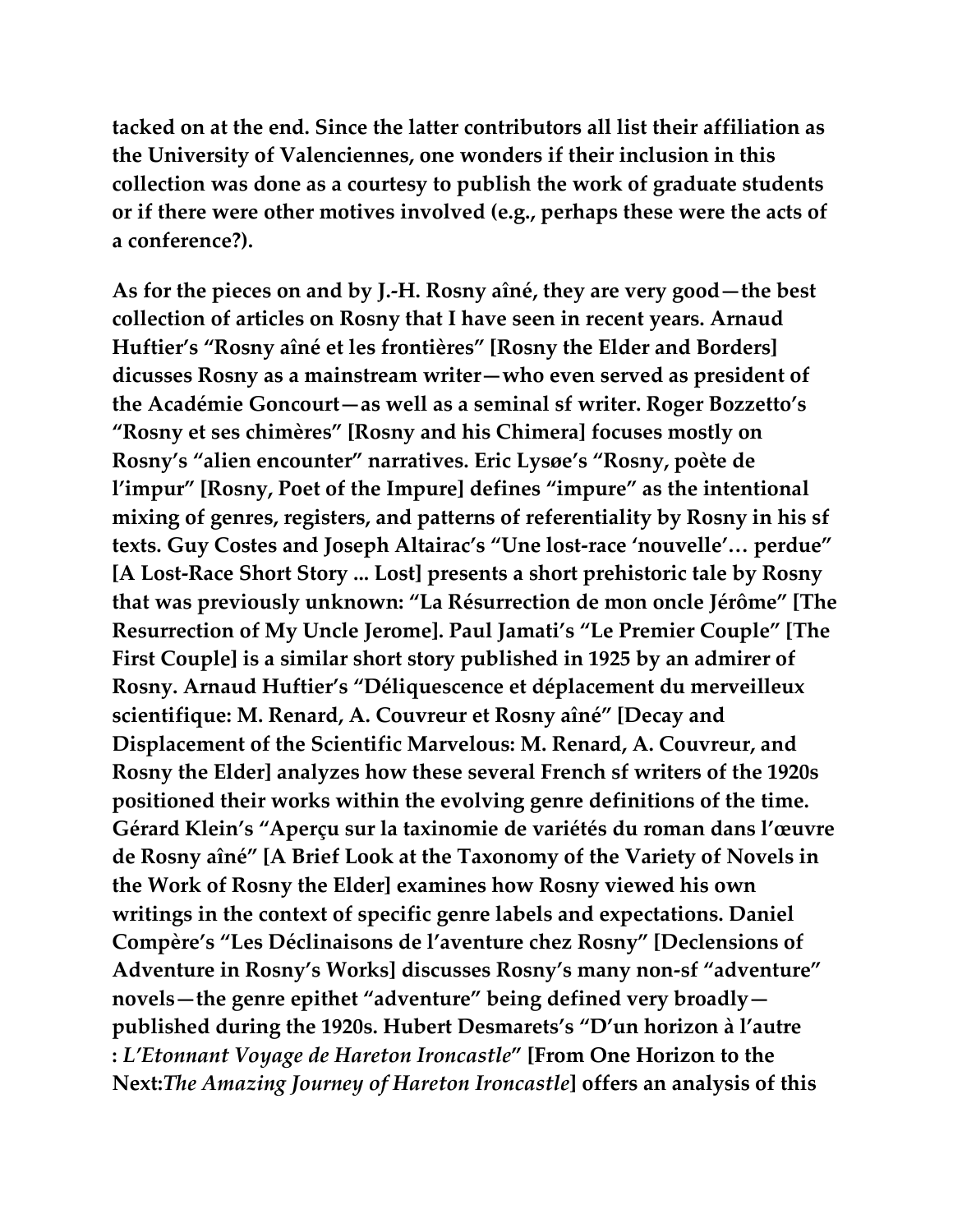**famous 1922 Rosny sf novel, probably his most self-reflexive and synthetic. Jean-Pierre Picot's "***L'Etonnant Voyage de Hareton Ironcastle* **: un hapax générique" [***The Amazing Journey of Hareton Ironcastle***: A Generic Hapax] is another analysis of this—at times, Céline-like—novel, which is a "one of a kind" in Rosny's oeuvre. Jean-Michel Pottier's "Fin de carrière, fin des temps :** *Les Instincts***" [The End of a Career, the End of Time:** *Instincts***] takes a look at Rosny's last novel, published in 1939. J.H. Rosny aîné, "Hommes et choses. Le Monde contemporain et les instincts primitifs" [Men and Things: the Contemporary World and Primitive Instincts] concludes this part of the book with a very prescient little essay by Rosny on the seeds of barbarism still present in modern humanity (written in 1937-38 during Hitler's rise to power).**

**As mentioned, in addition to the above—uniformly impressive—essays on Rosny, this collection also features three articles tacked on to the end of the book, all apparently spun off from graduate theses on Belgian topics done at the University of Valenciennes and grouped under the rather elusive heading of "Varia: entre frontières et cartes" [Varia: between borders and maps]. Chantal Pétillon's "Roubaix, une 'colonie' belge" [Roubaix, a Belgian "colony"] is a sociological study of the patterns of Belgian immigration in the small French town of Roubaix during the nineteenth century. Delphine Plouchart's "Le Récit belge de l'absence, ou la thématique de l'Entre-deux, l'exemple de Jacques Sternberg" [Belgian Narratives of Absence, or the Theme of Between the Two, the Example of Jacques Sternberg] analyzes the work of writer Sternberg from a distinctly deconstructionist viewpoint. And Stéphane Hirschi's "Ce Pays don't Brel a fait tout plat..." [This Country that Brel Made All Flat]—referring, of course, to Brel's famous song about Belgium "Le Plat Pays" (1962)—offers an interesting discussion of all things Flemish in Brel's oeuvre.**

**Roger Bozzetto and Arnaud Huftier's** *Les Frontières du fantastique***, by contrast, is a book that is both more focused (exclusively on the "fantastic"—there are no pieces on geography or francophone singers) and broader in its thematic and generic sweep (ranging from Poe to Bradbury and from "hard" sf to a fantasy tale by Salman Rushdie). Begun, appropriately, with a series of essays—authored, as throughout the book,**